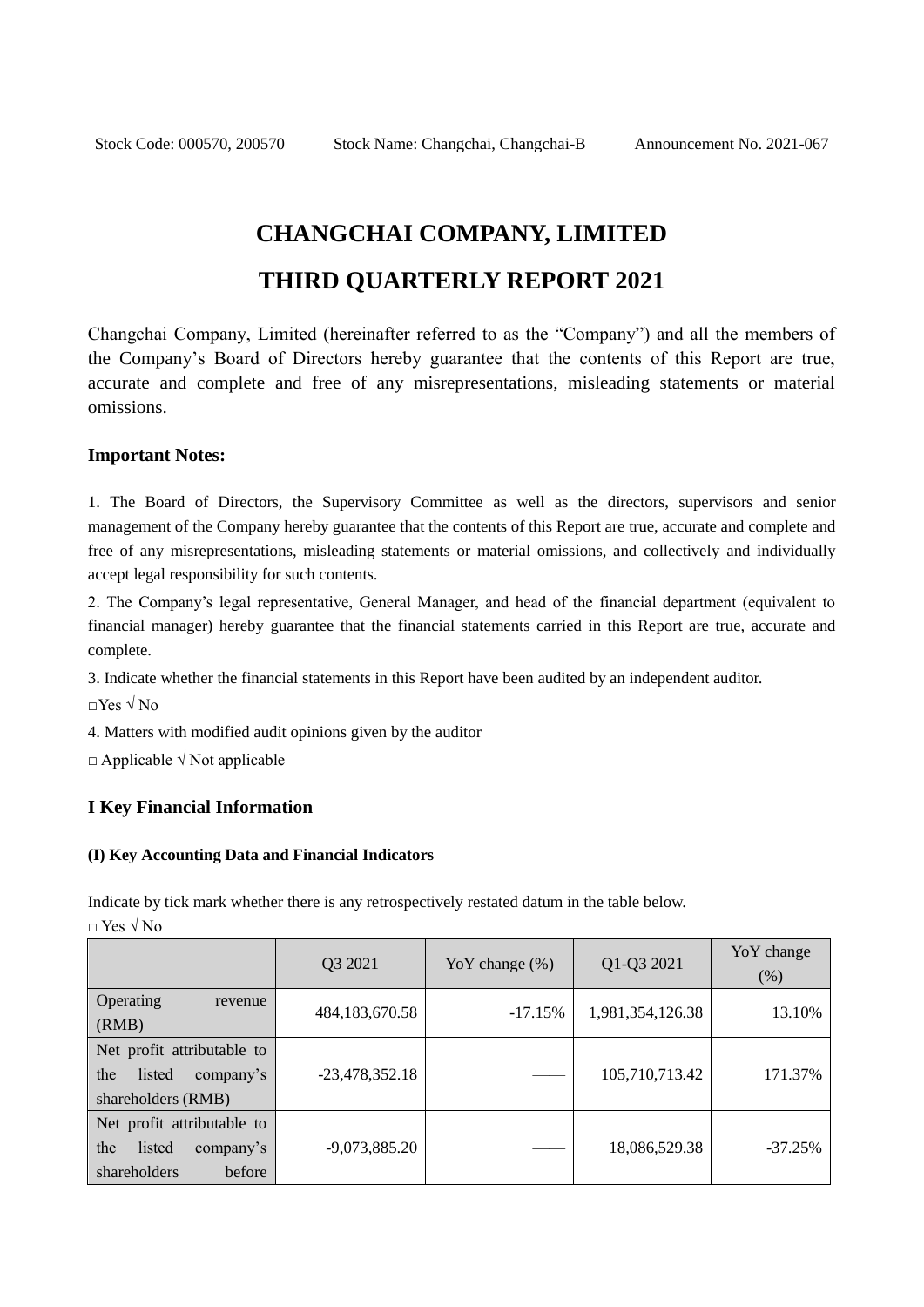| exceptional items (RMB)                                                            |                   |                  |                     |             |  |
|------------------------------------------------------------------------------------|-------------------|------------------|---------------------|-------------|--|
| <b>Net</b><br>cash<br>generated<br>from/used in operating<br>activities (RMB)      |                   |                  | $-316, 185, 740.11$ |             |  |
| Basic earnings per share<br>(RMB/share)                                            | $-0.0333$         |                  | 0.1734              | 149.86%     |  |
| Diluted<br>earnings<br>per<br>share (RMB/share)                                    | $-0.0333$         |                  | 0.1734              | 149.86%     |  |
| Weighted average return<br>on equity $(\%)$                                        | $-0.75%$          | $-1.29%$         | 4.54%               | 2.68%       |  |
|                                                                                    | 30 September 2021 | 31 December 2020 | Change $(\%)$       |             |  |
| Total assets (RMB)                                                                 | 4,862,324,921.69  | 3,952,954,464.45 | 23.00%              |             |  |
| Equity attributable to the<br>listed company's<br>shareholders (RMB)               | 3,122,661,074.22  | 2,273,349,347.02 |                     | 37.36%      |  |
| Total share capital up to the former trading date before the disclosure:           |                   |                  |                     |             |  |
| Total share capital up to the former trading date<br>before the disclosure (share) |                   |                  |                     | 705,692,507 |  |
| Fully diluted EPS calculated by the newest share capital:                          |                   |                  |                     |             |  |
| Dividend on preferred shares paid (RMB)                                            |                   | 0.00             |                     |             |  |
| Interest on perpetual bonds paid (RMB)                                             |                   | 0.00             |                     |             |  |
| Fully diluted EPS calculated by the newest share                                   |                   |                  |                     | 0.1498      |  |

## **(II) Exceptional Gains and Losses**

 $\sqrt{\text{Applied}}$   $\square$  Not applicable

capital (RMB/share)

| Item                                                                                                                                                                                                                                                     | Q3 2021          | Q1-Q3 2021     | <b>Note</b>                                                                                                                                                                       |
|----------------------------------------------------------------------------------------------------------------------------------------------------------------------------------------------------------------------------------------------------------|------------------|----------------|-----------------------------------------------------------------------------------------------------------------------------------------------------------------------------------|
| of<br>Gain<br>disposal<br>loss<br>on<br><sub>or</sub><br>of<br><i>(inclusive)</i><br>non-current<br>assets<br>impairment allowance write-offs)                                                                                                           | 757,900.36       | 6,459.16       |                                                                                                                                                                                   |
| Government grants through profit or<br>loss (exclusive of government grants)<br>continuously given in the Company's<br>ordinary course of business at fixed<br>quotas or amounts<br>the<br>per<br>as<br>government's policies and standards)             | 360,000.00       | 766,454.70     |                                                                                                                                                                                   |
| Gain or loss on fair-value changes on<br>held-for-trading financial assets and<br>liabilities $\&$ income from disposal of<br>held-for-trading financial assets and<br>liabilities<br>available-for-sale<br>and<br>financial assets<br>(exclusive of the | $-20,805,528.66$ | 102,081,339.45 | For $Q1-Q3$ 2021, the fair<br>value of stocks in Jiangsu<br>Liance<br>Electromechanical<br>Technology Co., Ltd. and<br>Kailong High Technology Co.,<br>Ltd. held by the Company's |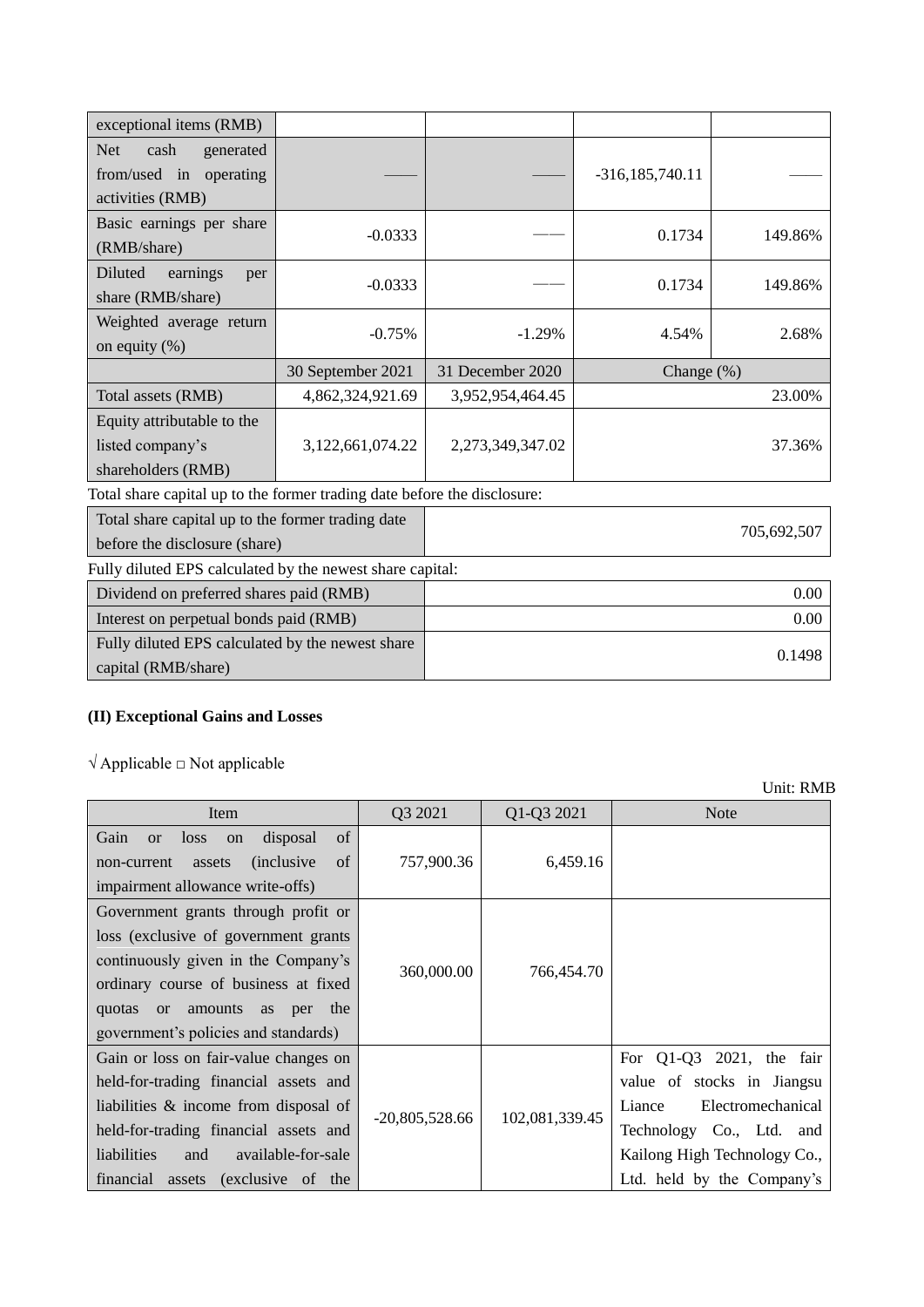| effective portion of hedges that arise |                  |               | wholly-owned<br>subsidiary                |
|----------------------------------------|------------------|---------------|-------------------------------------------|
| in the Company's ordinary course of    |                  |               | Horizon<br>Changzhou                      |
| business)                              |                  |               | Investment Co., Ltd. and                  |
|                                        |                  |               | equity in Jiangsu Horizon                 |
|                                        |                  |               | New Energy Technology Co.,                |
|                                        |                  |               | Ltd. held by the Company                  |
|                                        |                  |               | increased. For Q3, gain or loss           |
|                                        |                  |               | fair<br>value<br>changes<br><sub>on</sub> |
|                                        |                  |               | decreased due to the decline in           |
|                                        |                  |               | stock price.                              |
| Non-operating income and expense       |                  |               |                                           |
| other than the above                   | 270,234.72       | 787,110.59    |                                           |
| Income tax refund                      | 0.00             | 6,307,493.08  |                                           |
| Less: Income tax effects               | $-5,013,436.60$  | 22,319,882.62 |                                           |
| Non-controlling interests effects      |                  |               |                                           |
| (net of tax)                           | 510.00           | 4,790.32      |                                           |
| Total                                  | $-14,404,466.98$ | 87,624,184.04 |                                           |

Other items that meet the definition of exceptional gain/loss:

□ Applicable √ Not applicable

No such cases in the Reporting Period.

Explanation of why the Company reclassifies as recurrent an exceptional gain/loss item listed in the Explanatory Announcement No. 1 on Information Disclosure for Companies Offering Their Securities to the Public—Exceptional Gain/Loss Items:

 $\Box$  Applicable  $\sqrt{N}$  Not applicable

No such cases in the Reporting Period.

## **(III) Changes in Key Financial Statement Line Items and Explanation of why**

 $\sqrt{\text{Applied}}$   $\Box$  Not applicable

#### **1. Consolidated Balance Sheet Items**

| Item                                 | 30 September<br>2021 (RMB) | 31 December<br>2020 (RMB) | Change $(\%)$ | Explanation of why                                                                                                                                                                                                                       |
|--------------------------------------|----------------------------|---------------------------|---------------|------------------------------------------------------------------------------------------------------------------------------------------------------------------------------------------------------------------------------------------|
| Held-for-trading<br>financial assets | 321, 347, 440.00           | 11,500,272.00             |               | wealth<br>Investments in<br>management<br>2694.26% instruments with idle funds out of the<br>amount raised in a private placement                                                                                                        |
| Notes receivable                     | 346,652,281.02             | 600,140,938.05            |               | -42.24% Discounting and collection upon maturity of<br>bank acceptance notes held by the Company                                                                                                                                         |
| Accounts<br>receivable               | 1,033,370,187.93           | 397,154,016.49            |               | The Company properly allowed customers'<br>buying on credit for more markets and<br>160.19% multi-cylinder diesel engine customers are<br>mainly supporting companies of main<br>engine, which are usually given longer<br>payment days. |
| Other receivables                    | 4,002,431.93               | 6,212,062.80              |               | Decrease in imprest cash, security deposits<br>-35.57% and other receivables, as well as provisional<br>payments                                                                                                                         |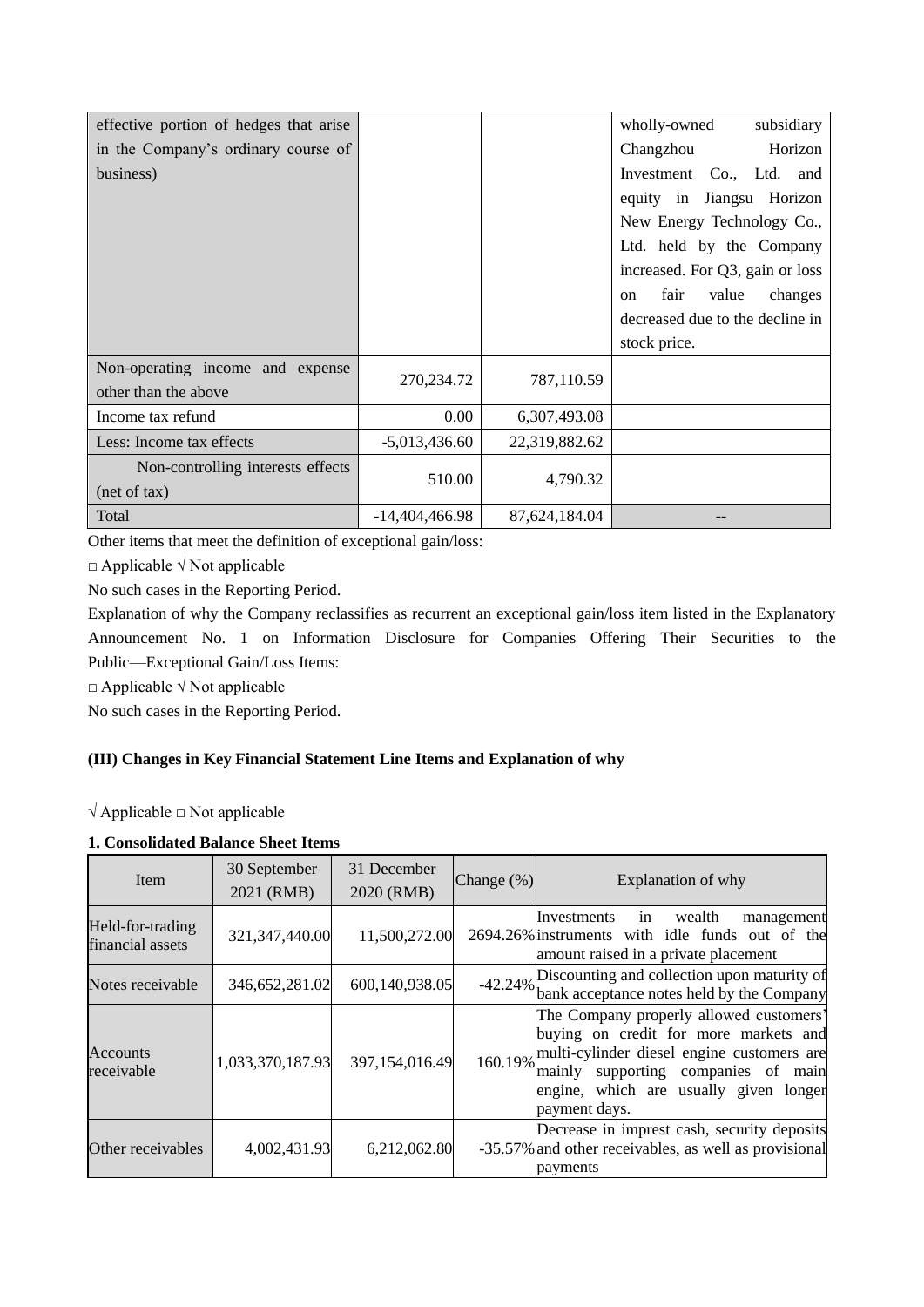| Other non-current<br>financial assets | 234,801,290.76    | 98,732,938.63  | Increase in gains on changes in the fair<br>value of shares held by the Company's<br>subsidiary<br>wholly-owned<br>Changzhou<br>Horizon Investment Co., Ltd. in Liance<br>137.81%<br>Technology, Kailong High Tech, etc., as<br>well as of equity interests held by the<br>Company in Jiangsu Horizon New Energy<br>Technology Co., Ltd. |
|---------------------------------------|-------------------|----------------|------------------------------------------------------------------------------------------------------------------------------------------------------------------------------------------------------------------------------------------------------------------------------------------------------------------------------------------|
| Construction<br>in<br>progress        | 117,018,095.85    | 66,502,432.41  | Wholly-owned subsidiary Changchai<br>75.96%<br>Machinery being under construction                                                                                                                                                                                                                                                        |
| Other non-current<br>assets           | 63,853,284.81     | 19,971,006.56  | Increase in prepayments of Changchai<br>219.73% Machinery for construction and engineering<br>services                                                                                                                                                                                                                                   |
| Short-term<br>borrowings              | 12,000,000.00     | 22,000,000.00  | Repayment of some short-term borrowings<br>$-45.45%$<br>by the Company and its subsidiary                                                                                                                                                                                                                                                |
| Employee benefits<br>payable          | 14,007,846.80     | 50,127,161.47  | Salaries and bonuses accrued last year were<br>$-72.06%$<br>paid in the Reporting Period                                                                                                                                                                                                                                                 |
| Deferred<br>income<br>tax liabilities | 124,661,259.24    | 80,671,598.82  | 54.53% Increase in the fair value of financial assets                                                                                                                                                                                                                                                                                    |
| Capital reserves                      | 640, 676, 218. 40 | 164,328,665.43 | of share premium upon<br>289.87% Inclusion<br>the<br>completion of a private placement                                                                                                                                                                                                                                                   |

## **2. Consolidated Income Statement Items for Q1~Q3**

| Item                                                                                                | Q1~Q3 2021<br>(RMB) | Q1~Q3 2020<br>(RMB) | Change $(\%)$ | Explanation of why                                                                                                                                                                                                                                                                                                                                                             |
|-----------------------------------------------------------------------------------------------------|---------------------|---------------------|---------------|--------------------------------------------------------------------------------------------------------------------------------------------------------------------------------------------------------------------------------------------------------------------------------------------------------------------------------------------------------------------------------|
| <b>Finance costs</b>                                                                                | 823,688.31          | 7,051,835.86        |               | Exchange gains and losses resulted from<br>-88.32% exchange rate fluctuations and increase in<br>interest income                                                                                                                                                                                                                                                               |
| Other income                                                                                        | 766,454.70          | 5,695,097.89        |               | $-86.54\%$ Decrease in government grants received by<br>the Company                                                                                                                                                                                                                                                                                                            |
| Return<br>on<br>investment                                                                          | 8,663,940.64        | 5,503,903.85        |               | 57.41% Increase in dividends received by the Company from the Bank of Jiangsu                                                                                                                                                                                                                                                                                                  |
| Income<br>tax<br>expense                                                                            | 23,705,272.54       | 5,108,476.05        |               | 364.04% Increase in gains on changes in fair value                                                                                                                                                                                                                                                                                                                             |
| Credit impairment<br>losses                                                                         | $-13,804,149.22$    | $-7,335,779.05$     |               | Allowances for doubtful accounts<br>receivable established based on aging                                                                                                                                                                                                                                                                                                      |
| Asset impairment<br>losses                                                                          | $-7,356,415.78$     | -17,398,507.67      |               | Decrease in losses on the impairment of<br>assets such as inventories                                                                                                                                                                                                                                                                                                          |
| <b>Net</b><br>profit<br>attributable<br>to<br>shareholders<br>of<br>the Company<br>as<br>the parent | 105,710,713.42      | 38,953,778.68       |               | Increase in sales revenue, as well as<br>increase in gains on changes in the fair<br>value of shares held by the Company's<br>subsidiary<br>Changzhou<br>wholly-owned<br>171.37% Horizon Investment Co., Ltd. in Liance<br>Technology, Kailong High Tech, etc., as<br>well as of equity interests held by the<br>Company in Jiangsu Horizon New Energy<br>Technology Co., Ltd. |

## **3. Consolidated Cash Flow Statement Items for Q1~Q3**

| $Q1 - Q32020$<br>$Q1 - Q32021$<br>Change $(\%)$<br>Item | Explanation of why |
|---------------------------------------------------------|--------------------|
|---------------------------------------------------------|--------------------|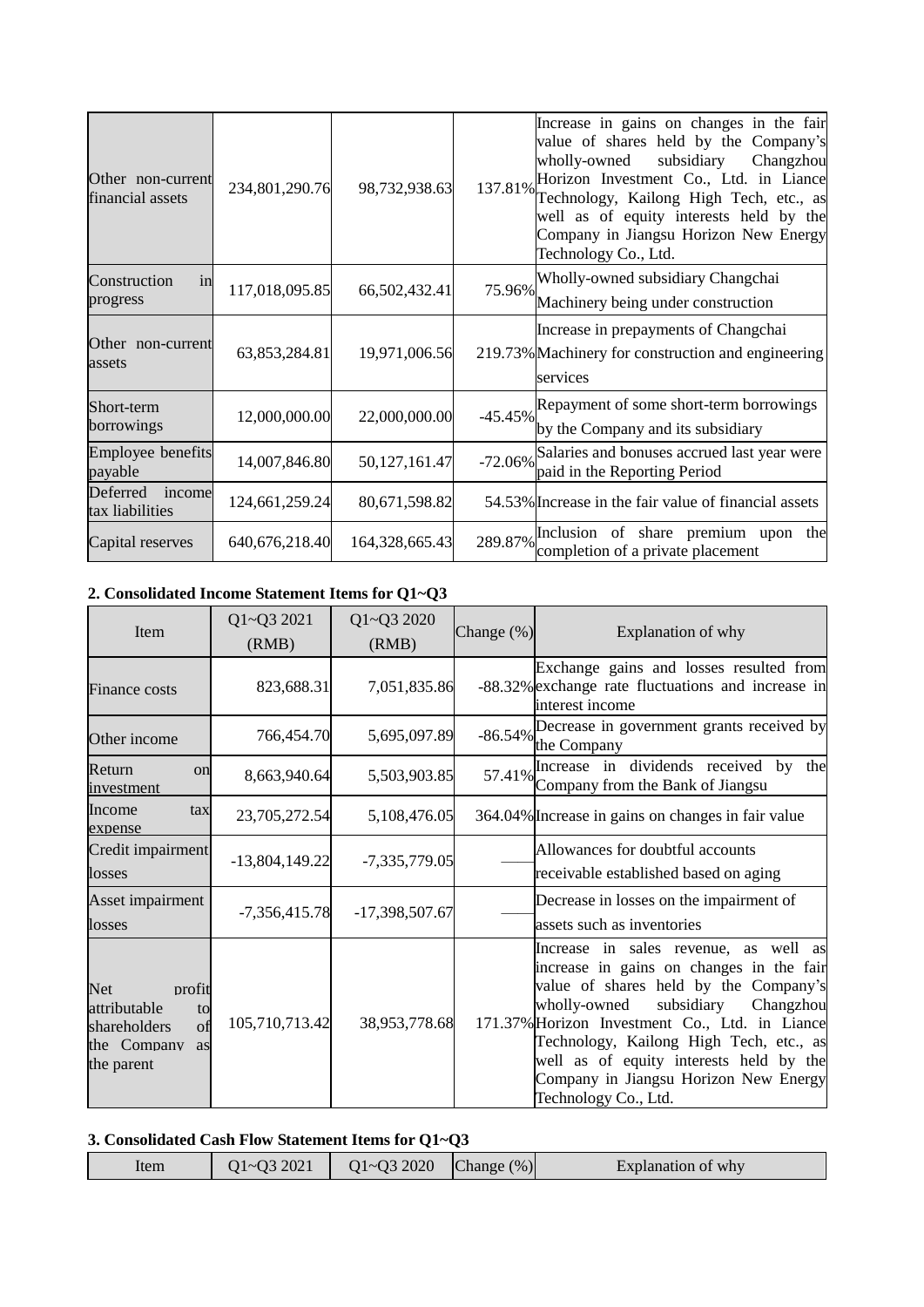|                                                                 |            | (RMB)               | (RMB)             |                                                                                                                                                                                                                       |
|-----------------------------------------------------------------|------------|---------------------|-------------------|-----------------------------------------------------------------------------------------------------------------------------------------------------------------------------------------------------------------------|
| <b>Net</b><br>generated<br>from/used<br>operating<br>activities | cash<br>in | $-316, 185, 740.11$ | 17,685,800.21     | The Company properly allowed customers'<br>buying on credit for more markets                                                                                                                                          |
| <b>Net</b><br>generated<br>from/used<br>investing<br>activities | cash<br>in | -427,869,678.24     | $-104,621,999.67$ | $\sin$<br>construction<br>investments<br>Large<br>in<br>progress of Changchai Machinery,<br>and<br>of the Company and its<br>investments<br>subsidiaries<br>wealth<br>in<br>management<br>instruments with idle funds |
| <b>Net</b><br>generated<br>from/used<br>financing<br>activities | cash<br>in | 612,388,654.75      | $-2,280,722.28$   | Receipt of funds raised in<br>a<br>private<br>placement                                                                                                                                                               |

## **II Shareholder Information**

## **(I) Numbers of Ordinary Shareholders and Preference Shareholders with Resumed Voting Rights as well as Holdings of Top 10 Shareholders**

Unit: share

| Number of ordinary shareholders                                                                                                |                            | 51,043           |              |  | Number of preference shareholders<br>with resumed voting rights (if any) |                                       | $\Omega$      |
|--------------------------------------------------------------------------------------------------------------------------------|----------------------------|------------------|--------------|--|--------------------------------------------------------------------------|---------------------------------------|---------------|
| Top 10 shareholders                                                                                                            |                            |                  |              |  |                                                                          |                                       |               |
| Name of                                                                                                                        | Nature of                  | Shareho<br>lding | Total shares |  | Restricted                                                               | Shares in pledge, marked or<br>frozen |               |
| shareholder                                                                                                                    | shareholder                | percenta<br>ge   | held         |  | shares held                                                              | <b>Status</b>                         | <b>Shares</b> |
| Changzhou<br><b>Investment Group</b><br>Co., Ltd.                                                                              | State-owned<br>corporation | 32.26%           | 227,663,417  |  | 56,818,181                                                               |                                       |               |
| Nuode Fund-<br>Huazhang Tiandi<br>Media Investment<br>Co., Ltd.-Nuode<br>Fund Pujiang<br>No.64 Single Asset<br>Management Plan | Other                      | 1.61%            | 11,363,636   |  | 11,363,636                                                               |                                       |               |
| China National<br>Gold Group Asset<br>Management Co.,<br>Ltd.                                                                  | State-owned<br>corporation | 1.51%            | 10,681,818   |  | 10,681,818                                                               |                                       |               |
| Chen Beiwen                                                                                                                    | Domestic<br>individual     | 1.03%            | 7,272,727    |  | 7,272,727                                                                |                                       |               |
| Enjoy(Ningbo)Ass                                                                                                               | Other                      | 0.97%            | 6,818,181    |  | 6,818,181                                                                |                                       |               |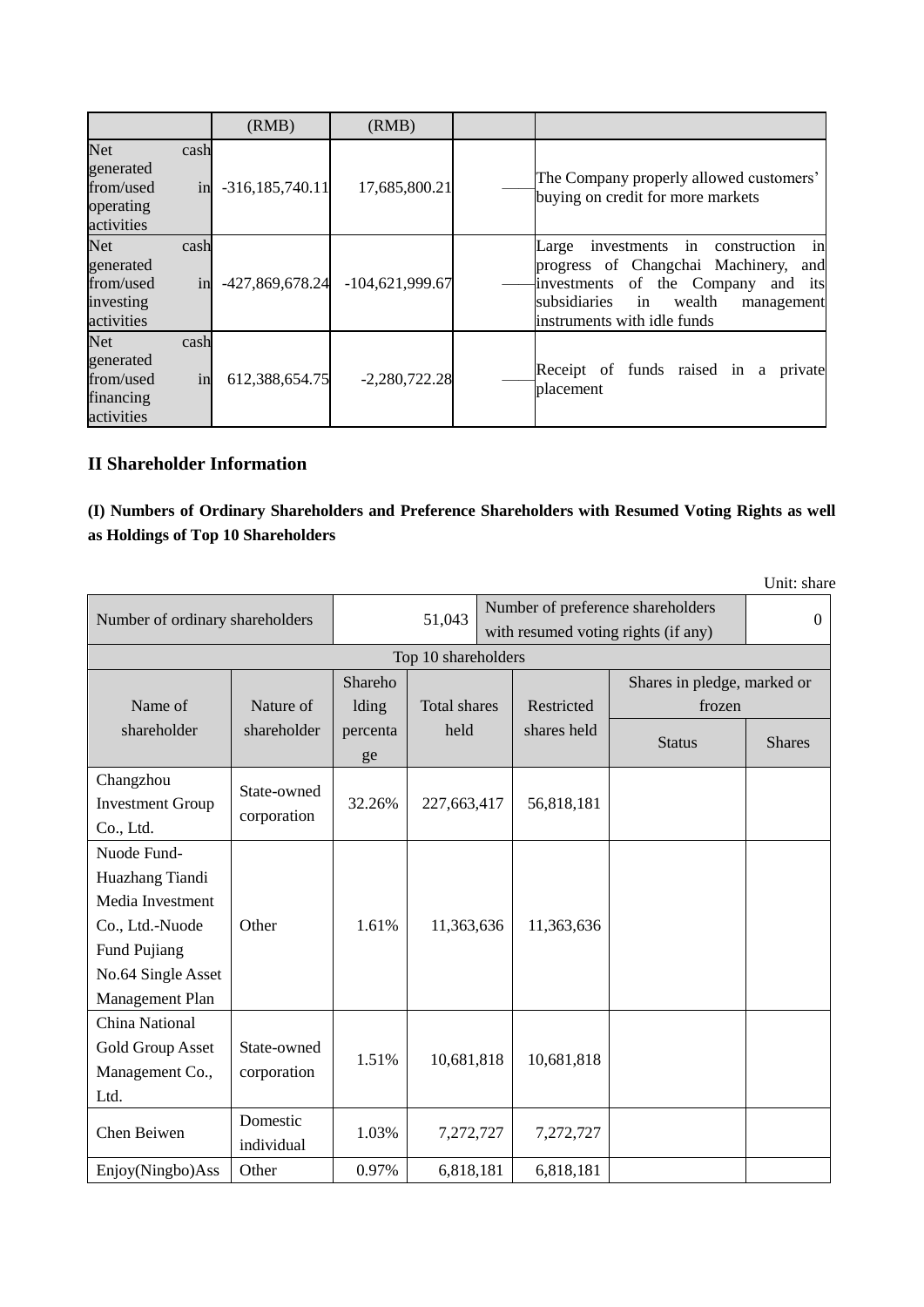| Yingshanhong<br>No.9 Private                                              | et Management |  |                                   |  |  |           |
|---------------------------------------------------------------------------|---------------|--|-----------------------------------|--|--|-----------|
|                                                                           | L.P.-Enjoy    |  |                                   |  |  |           |
|                                                                           |               |  |                                   |  |  |           |
|                                                                           |               |  |                                   |  |  |           |
|                                                                           | Securities    |  |                                   |  |  |           |
| <b>Investment Fund</b>                                                    |               |  |                                   |  |  |           |
| Changzhou                                                                 |               |  |                                   |  |  |           |
| Transportation                                                            |               |  |                                   |  |  |           |
| Construction<br>State-owned<br>0.67%<br>4,745,454<br>4,545,454            |               |  |                                   |  |  |           |
| corporation<br>Investment                                                 |               |  |                                   |  |  |           |
| Development Co.,                                                          |               |  |                                   |  |  |           |
| Ltd.                                                                      |               |  |                                   |  |  |           |
| Domestic<br>0.64%<br>4,545,454<br>4,545,454<br>Yao Jianquan<br>individual |               |  |                                   |  |  |           |
| Domestic                                                                  |               |  |                                   |  |  |           |
| Sun Meichun<br>0.64%<br>4,545,454<br>4,545,454<br>individual              |               |  |                                   |  |  |           |
| Jiangxi Jintou<br>Domestic                                                |               |  |                                   |  |  |           |
| Industrial<br>non-state-o<br>0.64%<br>4,545,454                           |               |  |                                   |  |  |           |
| 4,545,454<br>Development Co.,<br>wned                                     |               |  |                                   |  |  |           |
| Ltd.<br>corporation                                                       |               |  |                                   |  |  |           |
| Domestic                                                                  |               |  |                                   |  |  |           |
| Minmetals<br>non-state-o<br>0.64%                                         |               |  |                                   |  |  |           |
| 4,545,454<br>4,545,454<br>Securities Co., Ltd.<br>wned                    |               |  |                                   |  |  |           |
| corporation                                                               |               |  |                                   |  |  |           |
| Top 10 unrestricted shareholders                                          |               |  |                                   |  |  |           |
| Shares by class<br>Name of shareholder                                    |               |  | Unrestricted ordinary shares held |  |  |           |
| Class<br><b>Shares</b>                                                    |               |  |                                   |  |  |           |
| RMB-denominate<br>Chen Jian<br>3,492,700                                  |               |  |                                   |  |  | 3,492,700 |
| d ordinary share                                                          |               |  |                                   |  |  |           |
| Domestically                                                              |               |  |                                   |  |  |           |
| listed foreign<br>3,101,695<br><b>KGI ASIA LIMITED</b>                    |               |  |                                   |  |  | 3,101,695 |
| share                                                                     |               |  |                                   |  |  |           |
| Domestically                                                              |               |  |                                   |  |  |           |
| listed foreign<br>Li Suinan<br>1,548,100                                  |               |  |                                   |  |  | 1,548,100 |
| share                                                                     |               |  |                                   |  |  |           |
| Domestically                                                              |               |  |                                   |  |  |           |
| listed foreign<br>Huang Guoliang<br>1,528,891                             |               |  |                                   |  |  | 1,528,891 |
| share                                                                     |               |  |                                   |  |  |           |
| RMB-denominate                                                            |               |  |                                   |  |  |           |
| 1,386,747<br>Wang Zefeng<br>d ordinary share                              |               |  |                                   |  |  | 1,386,747 |
| Domestically                                                              |               |  |                                   |  |  |           |
| listed foreign<br>1,337,012<br>Lu Zhang                                   |               |  |                                   |  |  | 1,337,012 |
| share                                                                     |               |  |                                   |  |  |           |
| RMB-denominate<br>Tao Xiaofang<br>1,240,000                               |               |  |                                   |  |  | 1,240,000 |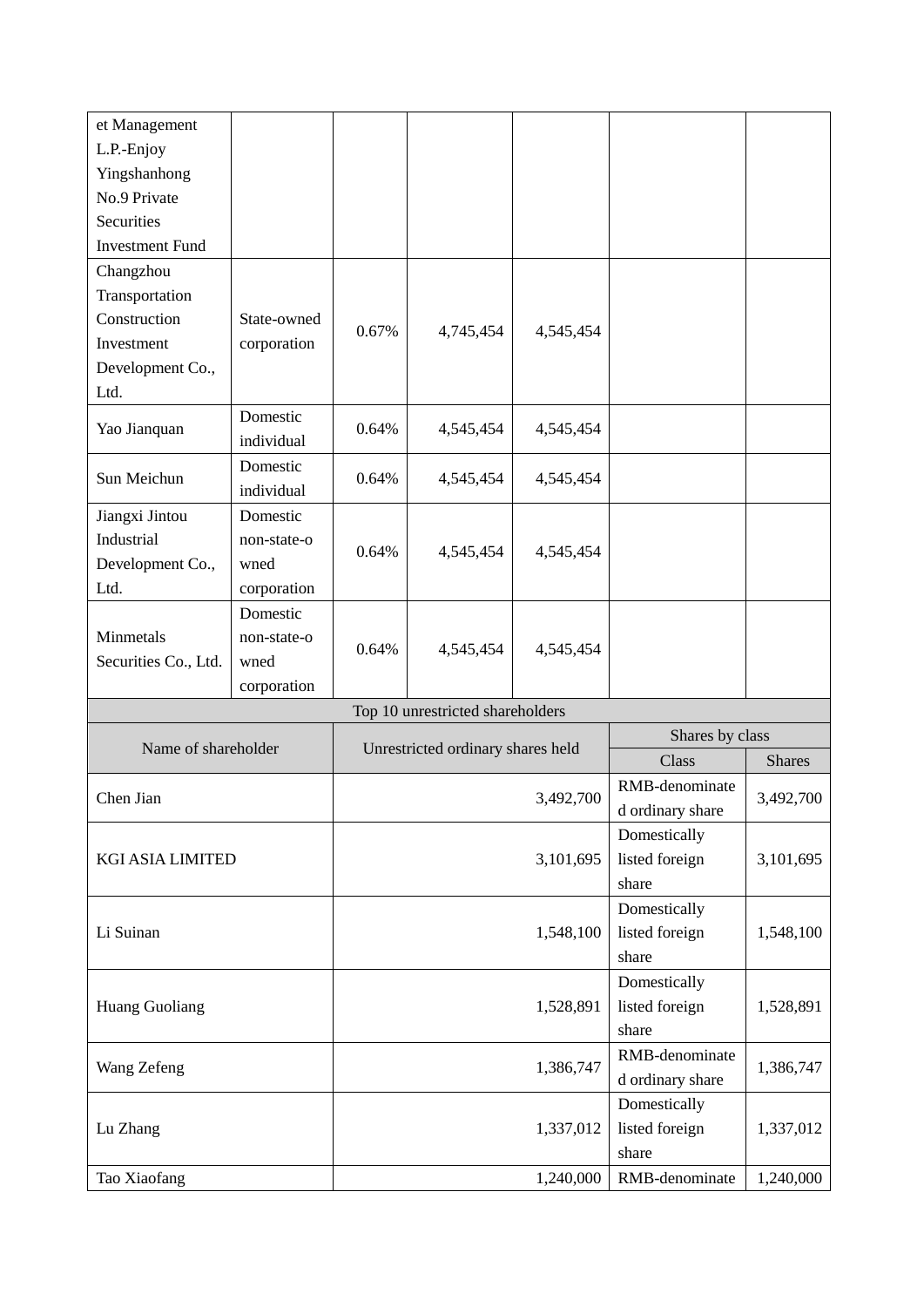|                                         |                                                                         | d ordinary share |           |  |  |
|-----------------------------------------|-------------------------------------------------------------------------|------------------|-----------|--|--|
|                                         |                                                                         | Domestically     |           |  |  |
| Xue Hong                                | 1,240,000                                                               | listed foreign   | 1,240,000 |  |  |
|                                         |                                                                         | share            |           |  |  |
| Chen Xiaojing                           | 1,195,800                                                               | RMB-denominate   | 1,195,800 |  |  |
|                                         |                                                                         | d ordinary share |           |  |  |
|                                         | 1,150,000                                                               | RMB-denominate   |           |  |  |
| Zhang Baoshan                           |                                                                         | d ordinary share | 1,150,000 |  |  |
|                                         | It is unknown whether there is among the top 10 public shareholders and |                  |           |  |  |
| Related or acting-in-concert            | the top 10 unrestricted public shareholders any related parties or      |                  |           |  |  |
| parties among the shareholders<br>above | acting-in-concert parties as defined in the Administrative Measures for |                  |           |  |  |
|                                         | Information Regarding Shareholding Alteration.                          |                  |           |  |  |
|                                         | Chen Jian, Wang Zefeng and Chen Xiaojing respectively held 1,966,800,   |                  |           |  |  |
| Top 10 shareholders engaged in          | $1,386,747$ and $1,194,000$ shares in the Company through their credit  |                  |           |  |  |
| securities margin trading (if any)      | accounts.                                                               |                  |           |  |  |

### **III Other Significant Events**

 $\sqrt{\text{Applied}}$   $\Box$  Not applicable

1. Non-public offering of shares

On 9 April 2020, the 24th meeting of the 8th board of directors of the Company discussed and approved the Non-public Offering Plan of the Company for 2020. The Company intended to make non-public issuance of domestic common shares listed in RMB to specific objects, and this matter was approved by the controlling shareholder Changzhou Investment Group Co., Ltd. and was reviewed and adopted in the meeting of shareholders of 2019. On 18 September 2020, the temporary meeting of the board of directors of the Company discussed and approved the relevant revision matters concerning non-public issuance of shares, the Company supplemented and improved the foresaid plan according to the relevant revision matters, and prepared the Non-public Offering Plan of the Company for 2020 (Revision Version), which was discussed and approved in the second temporary meeting of shareholders in 2020.

On 17 December 2020, the Company received the Reply concerning the Approval of the Non-public Offering of Shares of Changchai Company, Limited (ZJXK [2020] No. 3374) from the China Securities Regulatory Commission, which approved the non-public offering of up to 168,412,297 shares of the Company. The Company's offered 144,318,181 RMB ordinary shares (A shares) in a non-public manner. The issuing price was RMB4.40 per share, total amount raised was RMB634,999,936.40, and the net amount raised was RMB622,499,996.40. The new shares issued in a non-public manner were listed on the Shenzhen Stock Exchange on 5 July 2021. For details, please refer to the Report on Non-public Offering by Changchai Company, Limited and Listing Bulletin disclosed by the Company on www.cninfo.com.cn on 1 July 2021. The Company has completed the capital registration, industrial and commercial registration of changes, and revision of articles of association.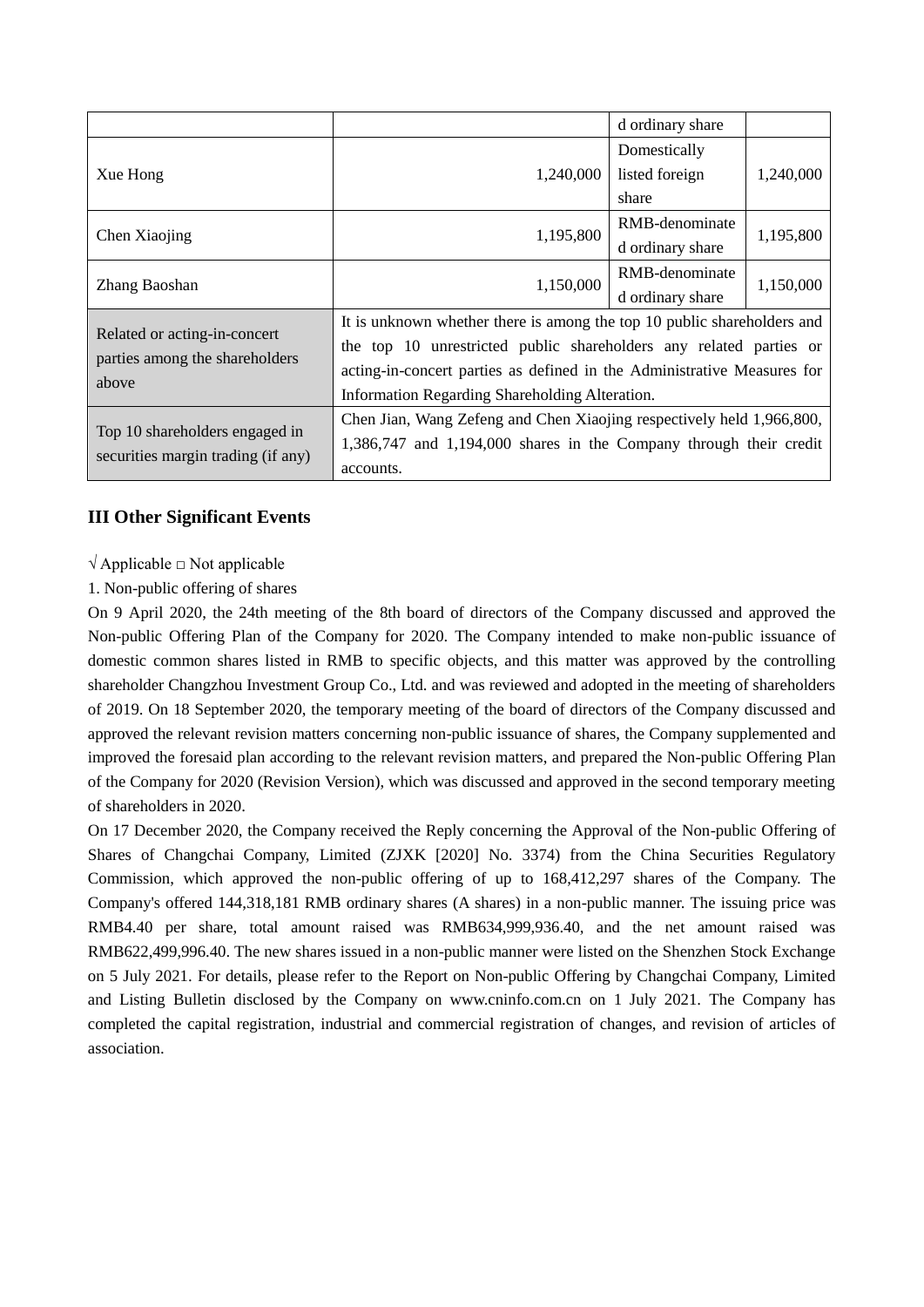## **IV Quarterly Financial Statements**

## **(I) Financial Statements**

## **1. Consolidated Balance Sheet**

Prepared by Changchai Company, Limited

30 September 2021

| Item                                            | 30 September 2021 | 31 December 2020 |
|-------------------------------------------------|-------------------|------------------|
| Current assets:                                 |                   |                  |
| Monetary assets                                 | 672,734,056.90    | 760,728,222.85   |
| Settlement reserve                              |                   |                  |
| Loans to other banks and financial institutions |                   |                  |
| Held-for-trading financial assets               | 321, 347, 440.00  | 11,500,272.00    |
| Derivative financial assets                     |                   |                  |
| Notes receivable                                | 346, 652, 281.02  | 600,140,938.05   |
| Accounts receivable                             | 1,033,370,187.93  | 397,154,016.49   |
| Receivables financing                           |                   |                  |
| Prepayments                                     | 10,885,260.69     | 9,357,840.75     |
| Premiums receivable                             |                   |                  |
| Reinsurance receivables                         |                   |                  |
| Receivable reinsurance contract reserve         |                   |                  |
| Other receivables                               | 4,002,431.93      | 6,212,062.80     |
| Including: Interest receivable                  |                   |                  |
| Dividends receivable                            |                   |                  |
| Financial assets purchased under resale         |                   |                  |
| agreements                                      |                   |                  |
| Inventories                                     | 589,150,932.87    | 606,680,340.55   |
| Contract assets                                 |                   |                  |
| Assets held for sale                            |                   |                  |
| Current portion of non-current assets           |                   |                  |
| Other current assets                            | 19,625,671.20     | 27,299,362.72    |
| Total current assets                            | 2,997,768,262.54  | 2,419,073,056.21 |
| Non-current assets:                             |                   |                  |
| Loans and advances to customers                 |                   |                  |
| Debt investments                                |                   |                  |
| Other debt investments                          |                   |                  |
| Long-term receivables                           |                   |                  |
| Long-term equity investments                    |                   |                  |
| Investments in other equity instruments         | 829,767,691.82    | 685, 137, 950.87 |
| Other non-current financial assets              | 234,801,290.76    | 98,732,938.63    |
| Investment property                             | 44,583,070.43     | 46,239,326.03    |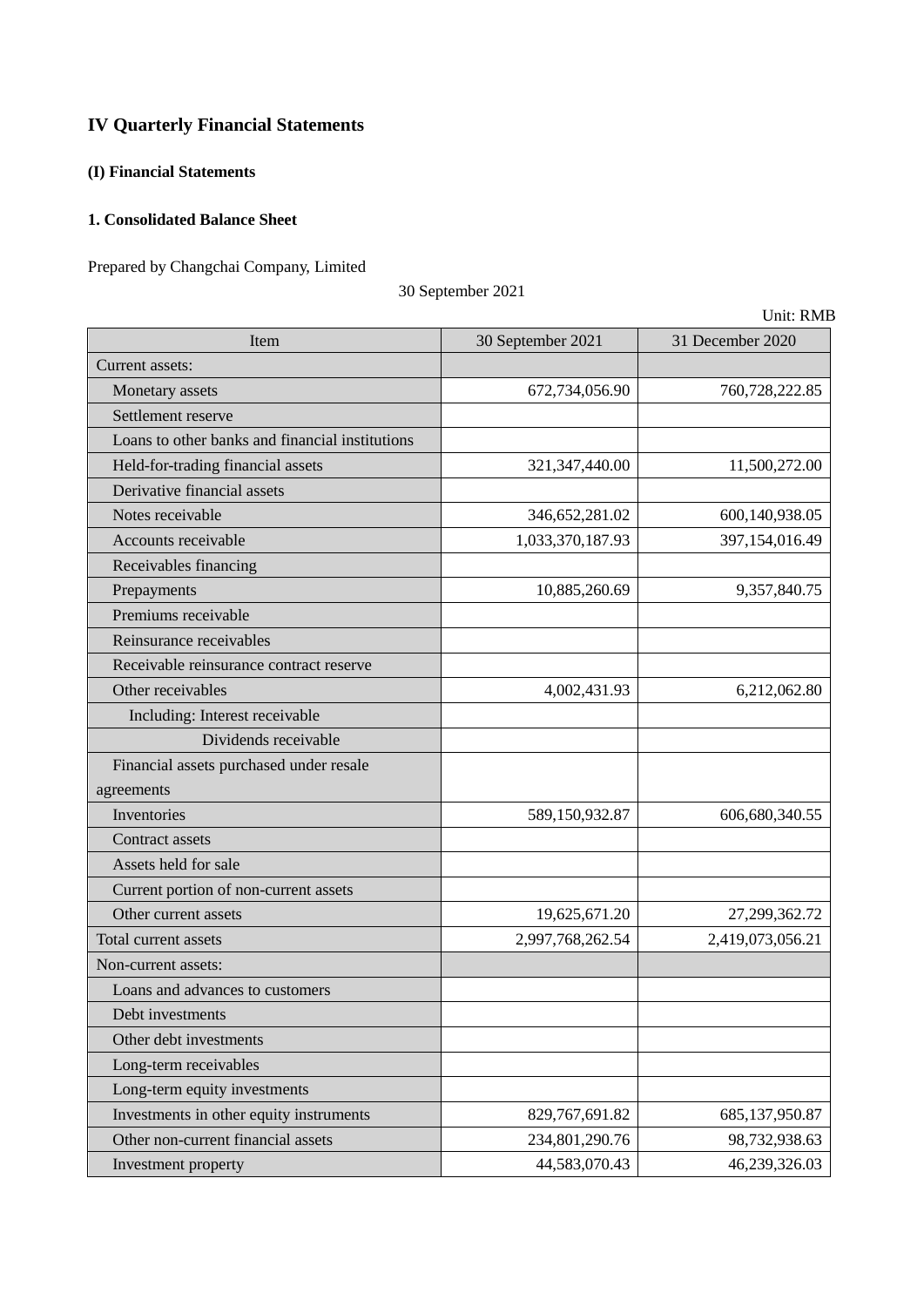| <b>Fixed assets</b>                              | 415,214,477.96   | 454, 181, 555. 68 |
|--------------------------------------------------|------------------|-------------------|
| Construction in progress                         | 117,018,095.85   | 66,502,432.41     |
| Productive living assets                         |                  |                   |
| Oil and gas assets                               |                  |                   |
| Right-of-use assets                              |                  |                   |
| Intangible assets                                | 155,021,871.48   | 158,870,631.71    |
| Development costs                                |                  |                   |
| Goodwill                                         |                  |                   |
| Long-term prepaid expense                        | 65,002.89        | 13,693.20         |
| Deferred income tax assets                       | 4,231,873.15     | 4,231,873.15      |
| Other non-current assets                         | 63,853,284.81    | 19,971,006.56     |
| Total non-current assets                         | 1,864,556,659.15 | 1,533,881,408.24  |
| Total assets                                     | 4,862,324,921.69 | 3,952,954,464.45  |
| <b>Current liabilities:</b>                      |                  |                   |
| Short-term borrowings                            | 12,000,000.00    | 22,000,000.00     |
| Borrowings from the central bank                 |                  |                   |
| Loans from other banks and financial             |                  |                   |
| institutions                                     |                  |                   |
| Held-for-trading financial liabilities           |                  |                   |
| Derivative financial liabilities                 |                  |                   |
| Notes payable                                    | 656,796,159.50   | 595,346,000.00    |
| Accounts payable                                 | 587,456,913.85   | 612,757,392.46    |
| Advances from customers                          |                  | 661, 612. 17      |
| <b>Contract liabilities</b>                      | 37,772,926.63    | 35,944,517.15     |
| Financial assets sold under repurchase           |                  |                   |
| agreements                                       |                  |                   |
| Customer deposits and deposits from other        |                  |                   |
| banks and financial institutions                 |                  |                   |
| Payables for acting trading of securities        |                  |                   |
| Payables for underwriting of securities          |                  |                   |
| Employee benefits payable                        | 14,007,846.80    | 50,127,161.47     |
| Taxes and levies payable                         | 4,044,397.46     | 2,869,485.41      |
| Other payables                                   | 235,066,490.82   | 197,545,076.08    |
| Including: Interest payable                      |                  |                   |
| Dividends payable                                | 3,891,433.83     | 3,891,433.83      |
| Fees and commissions payable                     |                  |                   |
| Reinsurance payables                             |                  |                   |
| Liabilities directly associated with assets held |                  |                   |
| for sale                                         |                  |                   |
| Current portion of non-current liabilities       |                  |                   |
| Other current liabilities                        | 6,106,039.32     | 5,233,947.12      |
| Total current liabilities                        | 1,553,250,774.38 | 1,522,485,191.86  |
| Non-current liabilities:                         |                  |                   |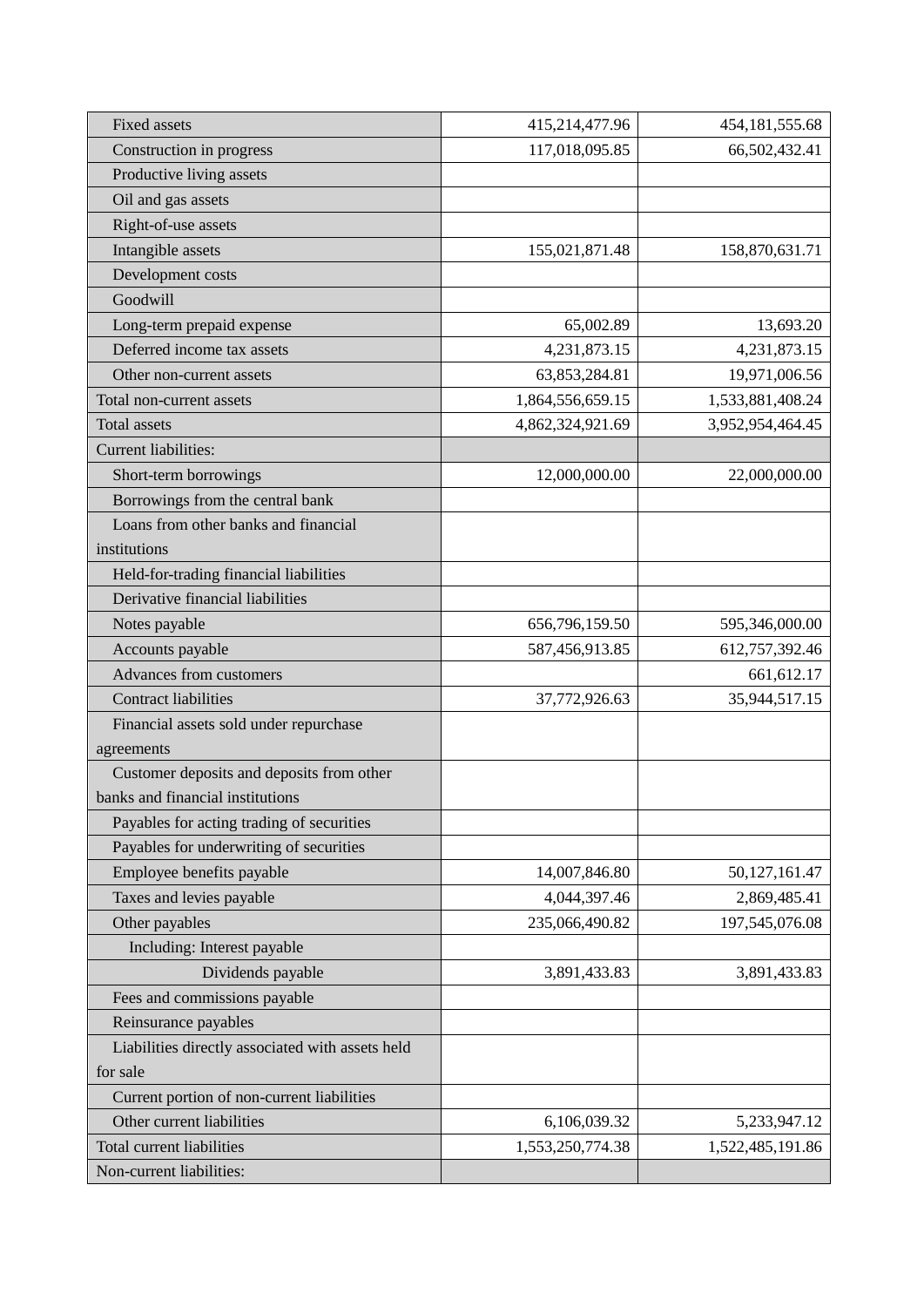| Insurance contract reserve                                          |                      |                   |
|---------------------------------------------------------------------|----------------------|-------------------|
| Long-term borrowings                                                |                      |                   |
| Bonds payable                                                       |                      |                   |
| Including: Preference shares                                        |                      |                   |
| Perpetual bonds                                                     |                      |                   |
| Lease liabilities                                                   |                      |                   |
| Long-term payables                                                  |                      |                   |
| Long-term employee benefits payable                                 |                      |                   |
| Provisions                                                          |                      |                   |
| Deferred income                                                     | 42,179,737.60        | 56,949,737.60     |
| Deferred income tax liabilities                                     | 124,661,259.24       | 80,671,598.82     |
| Other non-current liabilities                                       |                      |                   |
| Total non-current liabilities                                       | 166,840,996.84       | 137,621,336.42    |
| <b>Total liabilities</b>                                            | 1,720,091,771.22     | 1,660,106,528.28  |
| Owners' equity:                                                     |                      |                   |
| Share capital                                                       | 705,692,507.00       | 561,374,326.00    |
| Other equity instruments                                            |                      |                   |
| Including: Preference shares                                        |                      |                   |
| Perpetual bonds                                                     |                      |                   |
| Capital reserves                                                    | 640, 676, 218. 40    | 164,328,665.43    |
| Less: Treasury stock                                                |                      |                   |
| Other comprehensive income                                          | 548,418,038.05       | 425, 482, 758. 24 |
| Specific reserve                                                    | 18,812,986.55        | 18,812,986.55     |
| Surplus reserves                                                    | 325,451,531.14       | 325, 451, 531.14  |
| General reserve                                                     |                      |                   |
| Retained earnings                                                   | 883,609,793.08       | 777,899,079.66    |
| Total equity attributable to owners of the Company<br>as the parent | 3,122,661,074.22     | 2,273,349,347.02  |
| Non-controlling interests                                           | 19,572,076.25        | 19,498,589.15     |
| Total owners' equity                                                | 3, 142, 233, 150. 47 | 2,292,847,936.17  |
| Total liabilities and owners' equity                                | 4,862,324,921.69     | 3,952,954,464.45  |

Legal representative: Shi Xinkun General Manager: Zhang Xin

Head of the accounting department: Jiang He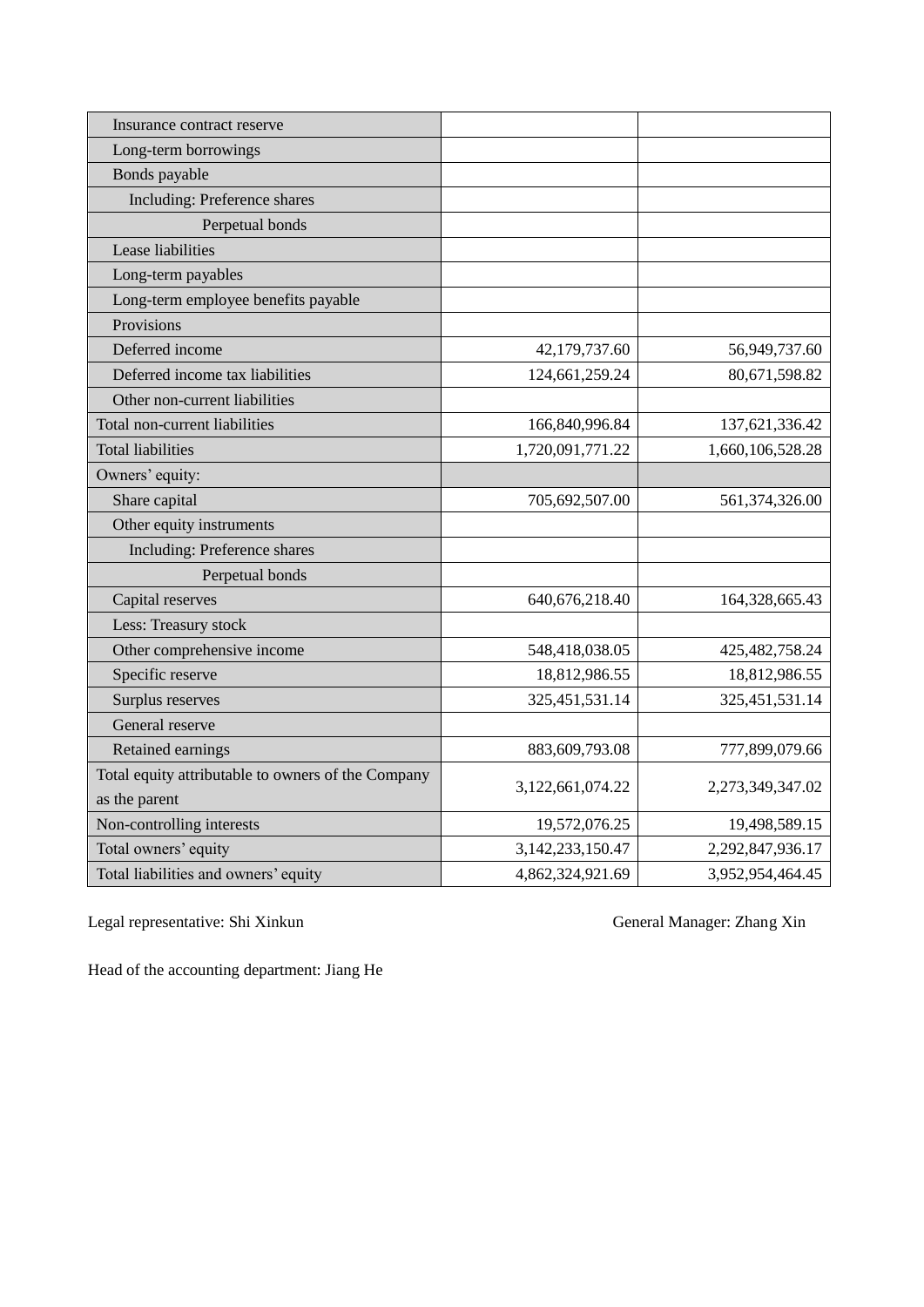## **2. Consolidated Income Statement for Q1~Q3**

| 1,751,860,265.23<br>1,981,354,126.38<br>1. Revenues<br>Including: Operating revenue<br>1,981,354,126.38<br>1,751,860,265.23<br>Interest income<br>Insurance premium income<br>Fee and commission income<br>2. Costs and expenses<br>1,694,490,647.57<br>1,942,537,176.98<br>Including: Cost of sales<br>1,709,842,352.28<br>1,468,409,717.46<br>Interest expense<br>Fee and commission expense<br>Surrenders<br>Net insurance claims paid<br>Net amount provided as insurance contract reserve<br>Expenditure on policy dividends<br>Reinsurance premium expense<br>Taxes and levies<br>9,673,762.22<br>9,599,626.55<br>97,211,507.42<br>102,089,329.05<br>Selling expense<br>Administrative expense<br>69,073,749.70<br>57,818,820.36<br>R&D expense<br>55,986,252.72<br>49,447,182.62<br>823,688.31<br>7,051,835.86<br>Finance costs<br>5,806,935.93<br>5,384,379.68<br>Including: Interest expense<br>Interest income<br>7,246,601.53<br>4,563,438.25<br>Add: Other income<br>766,454.70<br>5,695,097.89<br>Return on investment ("-" for loss)<br>8,663,940.64<br>5,503,903.85<br>Including: Share of profit or loss of joint ventures and<br>associates<br>Income from the derecognition of financial assets at<br>amortized cost ("-" for loss)<br>Exchange gain ("-" for loss)<br>Net gain on exposure hedges ("-" for loss)<br>Gain on changes in fair value ("-" for loss)<br>101,609,123.57<br>Credit impairment loss ("-" for loss)<br>$-13,804,149.22$<br>$-7,335,779.05$<br>Asset impairment loss ("-" for loss)<br>$-7,356,415.78$<br>-17,398,507.67<br>Asset disposal income ("-" for loss)<br>6,459.16<br>181,780.55<br>3. Operating profit ("-" for loss)<br>128,702,362.47<br>44,016,113.23<br>Add: Non-operating income<br>1,268,521.68<br>628,068.52<br>Less: Non-operating expense<br>481,411.09<br>424,278.65<br>4. Gross profit ("-" for loss)<br>129,489,473.06<br>44,219,903.10 | Item                     | Q1~Q3 2021    | UNII: KMB<br>Q1~Q3 2020 |
|----------------------------------------------------------------------------------------------------------------------------------------------------------------------------------------------------------------------------------------------------------------------------------------------------------------------------------------------------------------------------------------------------------------------------------------------------------------------------------------------------------------------------------------------------------------------------------------------------------------------------------------------------------------------------------------------------------------------------------------------------------------------------------------------------------------------------------------------------------------------------------------------------------------------------------------------------------------------------------------------------------------------------------------------------------------------------------------------------------------------------------------------------------------------------------------------------------------------------------------------------------------------------------------------------------------------------------------------------------------------------------------------------------------------------------------------------------------------------------------------------------------------------------------------------------------------------------------------------------------------------------------------------------------------------------------------------------------------------------------------------------------------------------------------------------------------------------------------------------------------------------------------------------|--------------------------|---------------|-------------------------|
|                                                                                                                                                                                                                                                                                                                                                                                                                                                                                                                                                                                                                                                                                                                                                                                                                                                                                                                                                                                                                                                                                                                                                                                                                                                                                                                                                                                                                                                                                                                                                                                                                                                                                                                                                                                                                                                                                                          |                          |               |                         |
|                                                                                                                                                                                                                                                                                                                                                                                                                                                                                                                                                                                                                                                                                                                                                                                                                                                                                                                                                                                                                                                                                                                                                                                                                                                                                                                                                                                                                                                                                                                                                                                                                                                                                                                                                                                                                                                                                                          |                          |               |                         |
|                                                                                                                                                                                                                                                                                                                                                                                                                                                                                                                                                                                                                                                                                                                                                                                                                                                                                                                                                                                                                                                                                                                                                                                                                                                                                                                                                                                                                                                                                                                                                                                                                                                                                                                                                                                                                                                                                                          |                          |               |                         |
|                                                                                                                                                                                                                                                                                                                                                                                                                                                                                                                                                                                                                                                                                                                                                                                                                                                                                                                                                                                                                                                                                                                                                                                                                                                                                                                                                                                                                                                                                                                                                                                                                                                                                                                                                                                                                                                                                                          |                          |               |                         |
|                                                                                                                                                                                                                                                                                                                                                                                                                                                                                                                                                                                                                                                                                                                                                                                                                                                                                                                                                                                                                                                                                                                                                                                                                                                                                                                                                                                                                                                                                                                                                                                                                                                                                                                                                                                                                                                                                                          |                          |               |                         |
|                                                                                                                                                                                                                                                                                                                                                                                                                                                                                                                                                                                                                                                                                                                                                                                                                                                                                                                                                                                                                                                                                                                                                                                                                                                                                                                                                                                                                                                                                                                                                                                                                                                                                                                                                                                                                                                                                                          |                          |               |                         |
|                                                                                                                                                                                                                                                                                                                                                                                                                                                                                                                                                                                                                                                                                                                                                                                                                                                                                                                                                                                                                                                                                                                                                                                                                                                                                                                                                                                                                                                                                                                                                                                                                                                                                                                                                                                                                                                                                                          |                          |               |                         |
|                                                                                                                                                                                                                                                                                                                                                                                                                                                                                                                                                                                                                                                                                                                                                                                                                                                                                                                                                                                                                                                                                                                                                                                                                                                                                                                                                                                                                                                                                                                                                                                                                                                                                                                                                                                                                                                                                                          |                          |               |                         |
|                                                                                                                                                                                                                                                                                                                                                                                                                                                                                                                                                                                                                                                                                                                                                                                                                                                                                                                                                                                                                                                                                                                                                                                                                                                                                                                                                                                                                                                                                                                                                                                                                                                                                                                                                                                                                                                                                                          |                          |               |                         |
|                                                                                                                                                                                                                                                                                                                                                                                                                                                                                                                                                                                                                                                                                                                                                                                                                                                                                                                                                                                                                                                                                                                                                                                                                                                                                                                                                                                                                                                                                                                                                                                                                                                                                                                                                                                                                                                                                                          |                          |               |                         |
|                                                                                                                                                                                                                                                                                                                                                                                                                                                                                                                                                                                                                                                                                                                                                                                                                                                                                                                                                                                                                                                                                                                                                                                                                                                                                                                                                                                                                                                                                                                                                                                                                                                                                                                                                                                                                                                                                                          |                          |               |                         |
|                                                                                                                                                                                                                                                                                                                                                                                                                                                                                                                                                                                                                                                                                                                                                                                                                                                                                                                                                                                                                                                                                                                                                                                                                                                                                                                                                                                                                                                                                                                                                                                                                                                                                                                                                                                                                                                                                                          |                          |               |                         |
|                                                                                                                                                                                                                                                                                                                                                                                                                                                                                                                                                                                                                                                                                                                                                                                                                                                                                                                                                                                                                                                                                                                                                                                                                                                                                                                                                                                                                                                                                                                                                                                                                                                                                                                                                                                                                                                                                                          |                          |               |                         |
|                                                                                                                                                                                                                                                                                                                                                                                                                                                                                                                                                                                                                                                                                                                                                                                                                                                                                                                                                                                                                                                                                                                                                                                                                                                                                                                                                                                                                                                                                                                                                                                                                                                                                                                                                                                                                                                                                                          |                          |               |                         |
|                                                                                                                                                                                                                                                                                                                                                                                                                                                                                                                                                                                                                                                                                                                                                                                                                                                                                                                                                                                                                                                                                                                                                                                                                                                                                                                                                                                                                                                                                                                                                                                                                                                                                                                                                                                                                                                                                                          |                          |               |                         |
|                                                                                                                                                                                                                                                                                                                                                                                                                                                                                                                                                                                                                                                                                                                                                                                                                                                                                                                                                                                                                                                                                                                                                                                                                                                                                                                                                                                                                                                                                                                                                                                                                                                                                                                                                                                                                                                                                                          |                          |               |                         |
|                                                                                                                                                                                                                                                                                                                                                                                                                                                                                                                                                                                                                                                                                                                                                                                                                                                                                                                                                                                                                                                                                                                                                                                                                                                                                                                                                                                                                                                                                                                                                                                                                                                                                                                                                                                                                                                                                                          |                          |               |                         |
|                                                                                                                                                                                                                                                                                                                                                                                                                                                                                                                                                                                                                                                                                                                                                                                                                                                                                                                                                                                                                                                                                                                                                                                                                                                                                                                                                                                                                                                                                                                                                                                                                                                                                                                                                                                                                                                                                                          |                          |               |                         |
|                                                                                                                                                                                                                                                                                                                                                                                                                                                                                                                                                                                                                                                                                                                                                                                                                                                                                                                                                                                                                                                                                                                                                                                                                                                                                                                                                                                                                                                                                                                                                                                                                                                                                                                                                                                                                                                                                                          |                          |               |                         |
|                                                                                                                                                                                                                                                                                                                                                                                                                                                                                                                                                                                                                                                                                                                                                                                                                                                                                                                                                                                                                                                                                                                                                                                                                                                                                                                                                                                                                                                                                                                                                                                                                                                                                                                                                                                                                                                                                                          |                          |               |                         |
|                                                                                                                                                                                                                                                                                                                                                                                                                                                                                                                                                                                                                                                                                                                                                                                                                                                                                                                                                                                                                                                                                                                                                                                                                                                                                                                                                                                                                                                                                                                                                                                                                                                                                                                                                                                                                                                                                                          |                          |               |                         |
|                                                                                                                                                                                                                                                                                                                                                                                                                                                                                                                                                                                                                                                                                                                                                                                                                                                                                                                                                                                                                                                                                                                                                                                                                                                                                                                                                                                                                                                                                                                                                                                                                                                                                                                                                                                                                                                                                                          |                          |               |                         |
|                                                                                                                                                                                                                                                                                                                                                                                                                                                                                                                                                                                                                                                                                                                                                                                                                                                                                                                                                                                                                                                                                                                                                                                                                                                                                                                                                                                                                                                                                                                                                                                                                                                                                                                                                                                                                                                                                                          |                          |               |                         |
|                                                                                                                                                                                                                                                                                                                                                                                                                                                                                                                                                                                                                                                                                                                                                                                                                                                                                                                                                                                                                                                                                                                                                                                                                                                                                                                                                                                                                                                                                                                                                                                                                                                                                                                                                                                                                                                                                                          |                          |               |                         |
|                                                                                                                                                                                                                                                                                                                                                                                                                                                                                                                                                                                                                                                                                                                                                                                                                                                                                                                                                                                                                                                                                                                                                                                                                                                                                                                                                                                                                                                                                                                                                                                                                                                                                                                                                                                                                                                                                                          |                          |               |                         |
|                                                                                                                                                                                                                                                                                                                                                                                                                                                                                                                                                                                                                                                                                                                                                                                                                                                                                                                                                                                                                                                                                                                                                                                                                                                                                                                                                                                                                                                                                                                                                                                                                                                                                                                                                                                                                                                                                                          |                          |               |                         |
|                                                                                                                                                                                                                                                                                                                                                                                                                                                                                                                                                                                                                                                                                                                                                                                                                                                                                                                                                                                                                                                                                                                                                                                                                                                                                                                                                                                                                                                                                                                                                                                                                                                                                                                                                                                                                                                                                                          |                          |               |                         |
|                                                                                                                                                                                                                                                                                                                                                                                                                                                                                                                                                                                                                                                                                                                                                                                                                                                                                                                                                                                                                                                                                                                                                                                                                                                                                                                                                                                                                                                                                                                                                                                                                                                                                                                                                                                                                                                                                                          |                          |               |                         |
|                                                                                                                                                                                                                                                                                                                                                                                                                                                                                                                                                                                                                                                                                                                                                                                                                                                                                                                                                                                                                                                                                                                                                                                                                                                                                                                                                                                                                                                                                                                                                                                                                                                                                                                                                                                                                                                                                                          |                          |               |                         |
|                                                                                                                                                                                                                                                                                                                                                                                                                                                                                                                                                                                                                                                                                                                                                                                                                                                                                                                                                                                                                                                                                                                                                                                                                                                                                                                                                                                                                                                                                                                                                                                                                                                                                                                                                                                                                                                                                                          |                          |               |                         |
|                                                                                                                                                                                                                                                                                                                                                                                                                                                                                                                                                                                                                                                                                                                                                                                                                                                                                                                                                                                                                                                                                                                                                                                                                                                                                                                                                                                                                                                                                                                                                                                                                                                                                                                                                                                                                                                                                                          |                          |               |                         |
|                                                                                                                                                                                                                                                                                                                                                                                                                                                                                                                                                                                                                                                                                                                                                                                                                                                                                                                                                                                                                                                                                                                                                                                                                                                                                                                                                                                                                                                                                                                                                                                                                                                                                                                                                                                                                                                                                                          |                          |               |                         |
|                                                                                                                                                                                                                                                                                                                                                                                                                                                                                                                                                                                                                                                                                                                                                                                                                                                                                                                                                                                                                                                                                                                                                                                                                                                                                                                                                                                                                                                                                                                                                                                                                                                                                                                                                                                                                                                                                                          |                          |               |                         |
|                                                                                                                                                                                                                                                                                                                                                                                                                                                                                                                                                                                                                                                                                                                                                                                                                                                                                                                                                                                                                                                                                                                                                                                                                                                                                                                                                                                                                                                                                                                                                                                                                                                                                                                                                                                                                                                                                                          |                          |               |                         |
|                                                                                                                                                                                                                                                                                                                                                                                                                                                                                                                                                                                                                                                                                                                                                                                                                                                                                                                                                                                                                                                                                                                                                                                                                                                                                                                                                                                                                                                                                                                                                                                                                                                                                                                                                                                                                                                                                                          |                          |               |                         |
|                                                                                                                                                                                                                                                                                                                                                                                                                                                                                                                                                                                                                                                                                                                                                                                                                                                                                                                                                                                                                                                                                                                                                                                                                                                                                                                                                                                                                                                                                                                                                                                                                                                                                                                                                                                                                                                                                                          |                          |               |                         |
|                                                                                                                                                                                                                                                                                                                                                                                                                                                                                                                                                                                                                                                                                                                                                                                                                                                                                                                                                                                                                                                                                                                                                                                                                                                                                                                                                                                                                                                                                                                                                                                                                                                                                                                                                                                                                                                                                                          |                          |               |                         |
|                                                                                                                                                                                                                                                                                                                                                                                                                                                                                                                                                                                                                                                                                                                                                                                                                                                                                                                                                                                                                                                                                                                                                                                                                                                                                                                                                                                                                                                                                                                                                                                                                                                                                                                                                                                                                                                                                                          |                          |               |                         |
|                                                                                                                                                                                                                                                                                                                                                                                                                                                                                                                                                                                                                                                                                                                                                                                                                                                                                                                                                                                                                                                                                                                                                                                                                                                                                                                                                                                                                                                                                                                                                                                                                                                                                                                                                                                                                                                                                                          | Less: Income tax expense | 23,705,272.54 | 5,108,476.05            |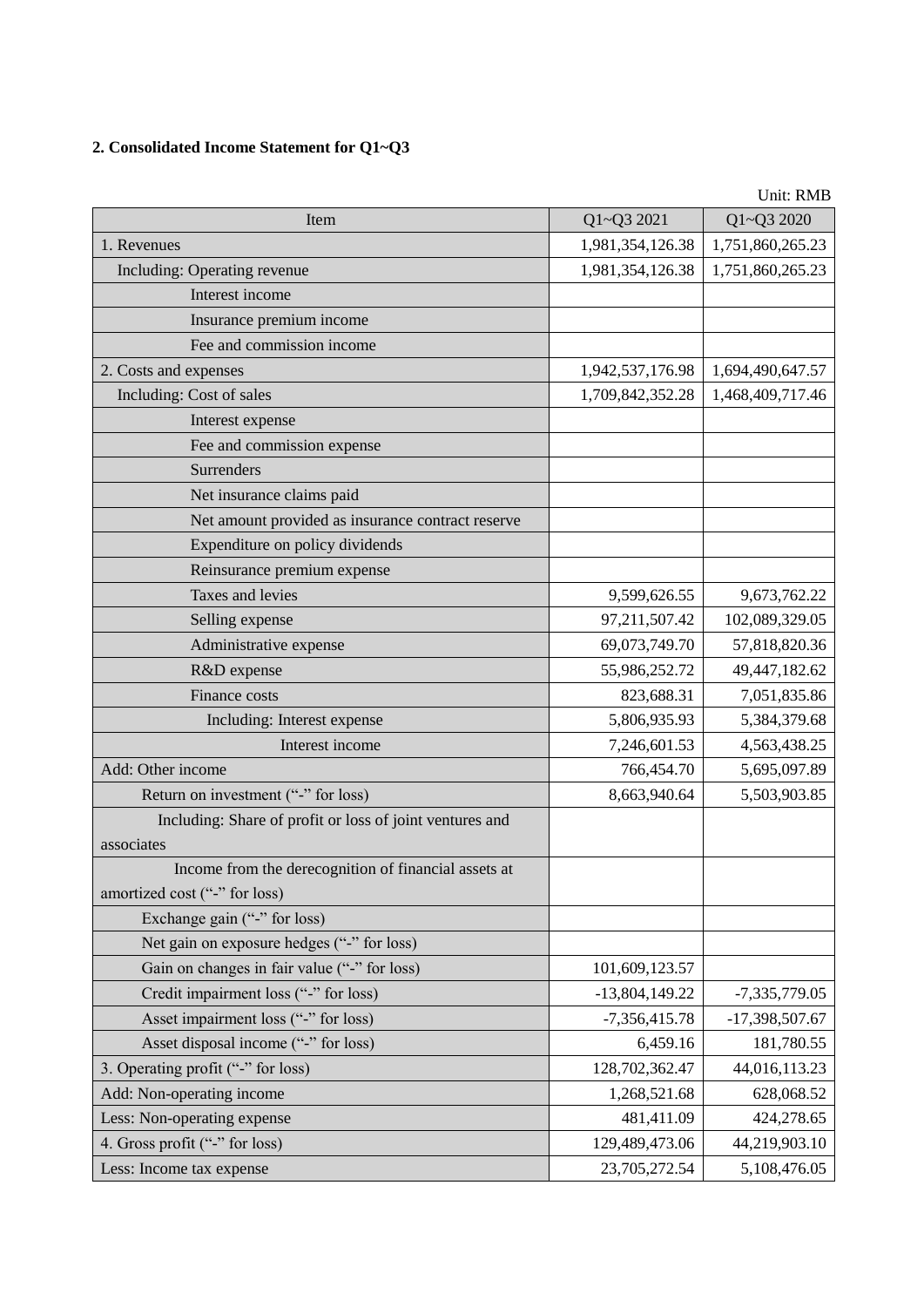| 5. Net profit ("-" for net loss)                                        | 105,784,200.52 | 39,111,427.05 |
|-------------------------------------------------------------------------|----------------|---------------|
| 5.1 By operating continuity                                             |                |               |
| 5.1.1 Net profit from continuing operations ("-" for net loss)          | 105,784,200.52 | 39,111,427.05 |
| 5.1.2 Net profit from discontinued operations ("-" for net loss)        |                |               |
| 5.2 By ownership                                                        |                |               |
| 5.2.1 Net profit attributable to owners of the Company as the<br>parent | 105,710,713.42 | 38,953,778.68 |
| 5.2.1 Net profit attributable to non-controlling interests              | 73,487.10      | 157,648.37    |
| 6. Other comprehensive income, net of tax                               | 122,935,279.81 | 22,732,693.67 |
| Attributable to owners of the Company as the parent                     | 122,935,279.81 | 22,732,693.67 |
| 6.1 Items that will not be reclassified to profit or loss               | 122,935,279.81 | 22,732,693.67 |
| 6.1.1 Changes caused by remeasurements on defined                       |                |               |
| benefit schemes                                                         |                |               |
| 6.1.2 Other comprehensive income that will not be                       |                |               |
| reclassified to profit or loss under the equity method                  |                |               |
| 6.1.3 Changes in the fair value of investments in other                 |                |               |
| equity instruments                                                      | 122,935,279.81 | 22,732,693.67 |
| 6.1.4 Changes in the fair value arising from changes in own             |                |               |
| credit risk                                                             |                |               |
| 6.1.5 Other                                                             |                |               |
| 6.2 Items that will be reclassified to profit or loss                   |                |               |
| 6.2.1 Other comprehensive income that will be reclassified              |                |               |
| to profit or loss under the equity method                               |                |               |
| 6.2.2 Changes in the fair value of other debt investments               |                |               |
| 6.2.3 Other comprehensive income arising from the                       |                |               |
| reclassification of financial assets                                    |                |               |
| 6.2.4 Credit impairment allowance for other debt                        |                |               |
| investments                                                             |                |               |
| 6.2.5 Reserve for cash flow hedges                                      |                |               |
| 6.2.6 Differences arising from the translation of foreign               |                |               |
| currency-denominated financial statements                               |                |               |
| 6.2.7 Other                                                             |                |               |
| Attributable to non-controlling interests                               |                |               |
| 7. Total comprehensive income                                           | 228,719,480.33 | 61,844,120.72 |
| Attributable to owners of the Company as the parent                     | 228,645,993.23 | 61,686,472.35 |
| Attributable to non-controlling interests                               | 73,487.10      | 157,648.37    |
| 8. Earnings per share                                                   |                |               |
| 8.1 Basic earnings per share                                            | 0.1734         | 0.0694        |
| 8.2 Diluted earnings per share                                          | 0.1734         | 0.0694        |

Legal representative: Shi Xinkun General Manager: Zhang Xin

Head of the accounting department: Jiang He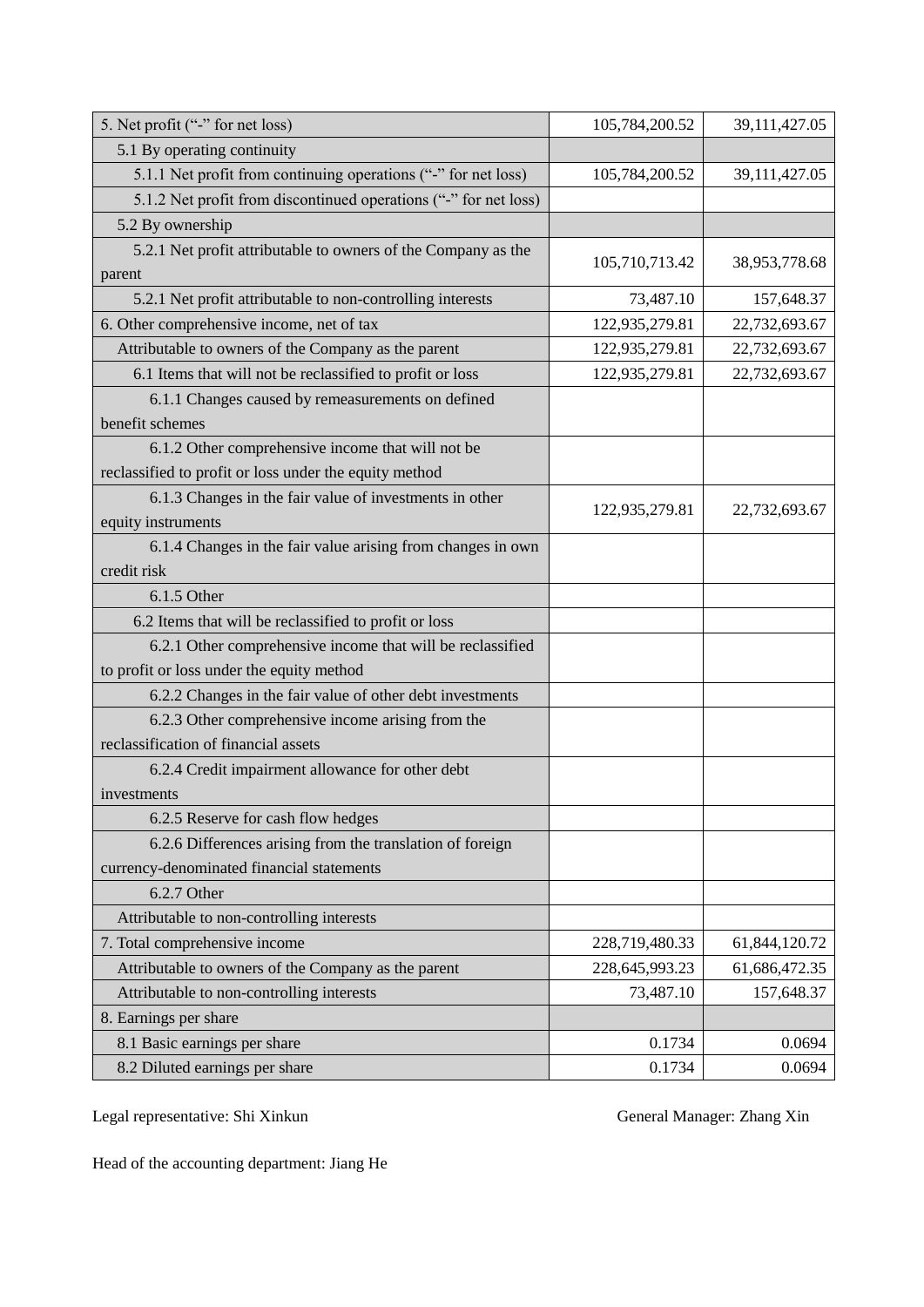## **3. Consolidated Cash Flow Statement for Q1~Q3**

| Item                                                       | Q1~Q3 2021          | UNIU: KMB<br>Q1~Q3 2020 |
|------------------------------------------------------------|---------------------|-------------------------|
| 1. Cash flows from operating activities:                   |                     |                         |
| Proceeds from sale of commodities and rendering of         |                     |                         |
| services                                                   | 1,631,589,730.09    | 1,611,643,141.67        |
| Net increase in customer deposits and deposits from other  |                     |                         |
| banks and financial institutions                           |                     |                         |
| Net increase in borrowings from the central bank           |                     |                         |
| Net increase in loans from other financial institutions    |                     |                         |
| Premiums received on original insurance contracts          |                     |                         |
| Net proceeds from reinsurance                              |                     |                         |
| Net increase in deposits and investments of policy holders |                     |                         |
| Interest, fees and commissions received                    |                     |                         |
| Net increase in loans from other banks and financial       |                     |                         |
| institutions                                               |                     |                         |
|                                                            |                     |                         |
| Net increase in proceeds from repurchase transactions      |                     |                         |
| Net proceeds from acting trading of securities             |                     |                         |
| Tax and levy rebates                                       | 33,014,359.71       | 21,886,374.72           |
| Cash generated from other operating activities             | 10,218,300.82       | 11,604,073.90           |
| Subtotal of cash generated from operating activities       | 1,674,822,390.62    | 1,645,133,590.29        |
| Payments for commodities and services                      | 1,610,525,132.37    | 1,284,823,979.81        |
| Net increase in loans and advances to customers            |                     |                         |
| Net increase in deposits in the central bank and other     |                     |                         |
| banks and financial institutions                           |                     |                         |
| Payments for claims on original insurance contracts        |                     |                         |
| Net increase in loans to other banks and financial         |                     |                         |
| institutions                                               |                     |                         |
| Interest, fees and commissions paid                        |                     |                         |
| Policy dividends paid                                      |                     |                         |
| Cash paid to and for employees                             | 253,758,615.93      | 220,889,699.06          |
| Taxes and levies paid                                      | 31,954,409.88       | 32,562,156.11           |
| Cash used in other operating activities                    | 94,769,972.55       | 89,171,955.10           |
| Subtotal of cash used in operating activities              | 1,991,008,130.73    | 1,627,447,790.08        |
| Net cash generated from/used in operating activities       | $-316, 185, 740.11$ | 17,685,800.21           |
| 2. Cash flows from investing activities:                   |                     |                         |
| Proceeds from disinvestment                                | 28,222,100.00       | 29,773,443.16           |
| Return on investment                                       | 8,762,954.14        | 5,503,903.85            |
| Net proceeds from the disposal of fixed assets, intangible |                     |                         |
| assets and other long-lived assets                         | 815,419.17          | 108,370.88              |
| Net proceeds from the disposal of subsidiaries and other   |                     |                         |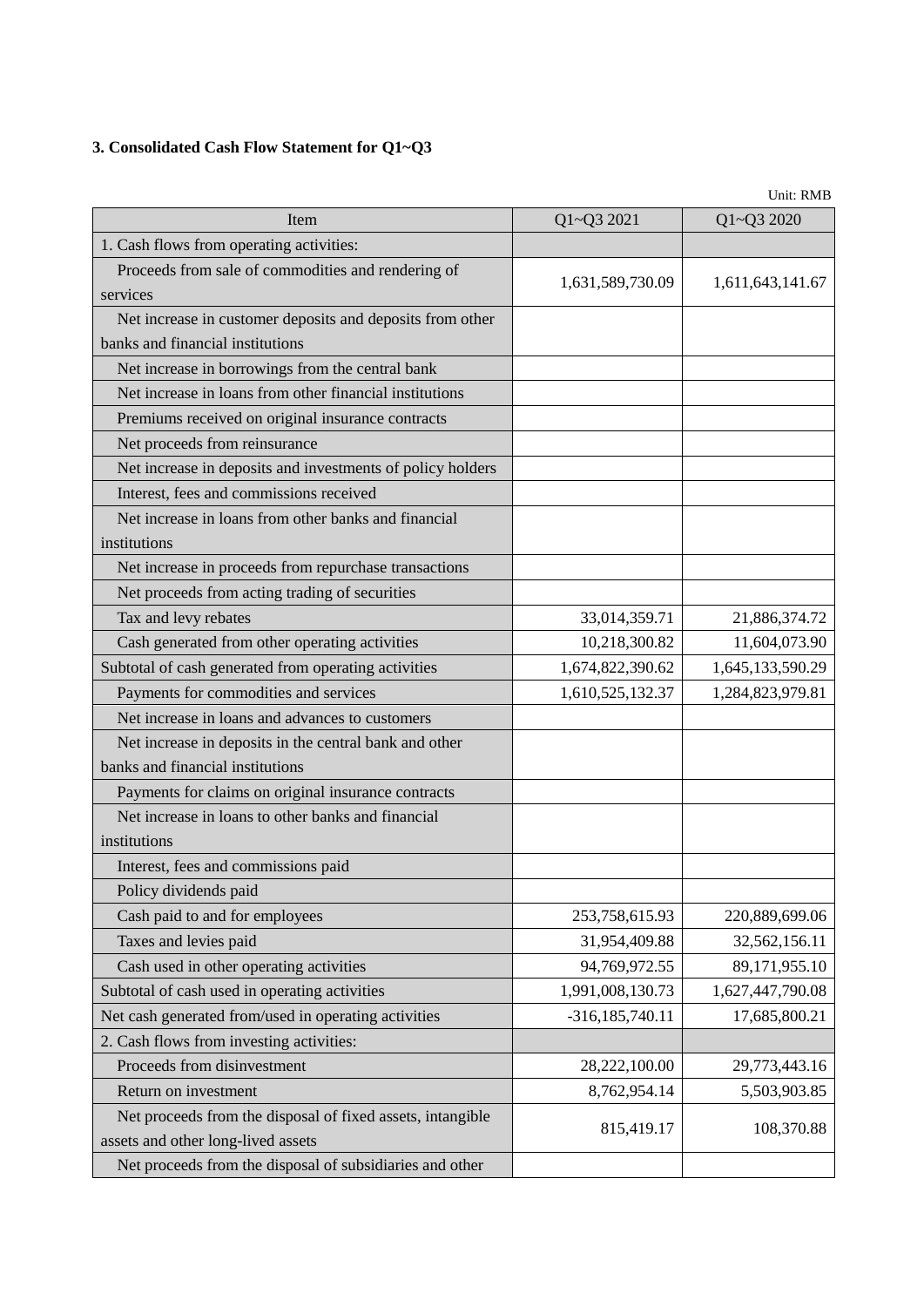| business units                                               |                   |                   |
|--------------------------------------------------------------|-------------------|-------------------|
| Cash generated from other investing activities               |                   | 97,150.00         |
| Subtotal of cash generated from investing activities         | 37,800,473.31     | 35,482,867.89     |
| Payments for the acquisition of fixed assets, intangible     |                   |                   |
| assets and other long-lived assets                           | 120,898,051.55    | 114, 151, 611. 40 |
| Payments for investments                                     | 344,772,100.00    | 25,022,956.16     |
| Net increase in pledged loans granted                        |                   |                   |
| Net payments for the acquisition of subsidiaries and other   |                   |                   |
| business units                                               |                   |                   |
| Cash used in other investing activities                      |                   | 930,300.00        |
| Subtotal of cash used in investing activities                | 465, 670, 151.55  | 140, 104, 867. 56 |
| Net cash generated from/used in investing activities         | -427,869,678.24   | -104,621,999.67   |
| 3. Cash flows from financing activities:                     |                   |                   |
| Capital contributions received                               | 634,999,996.40    |                   |
| Including: Capital contributions by non-controlling          |                   |                   |
| interests to subsidiaries                                    |                   |                   |
| Borrowings received                                          | 7,000,000.00      | 20,000,000.00     |
| Cash generated from other financing activities               | 1,391,000.00      |                   |
| Subtotal of cash generated from financing activities         | 643,390,996.40    | 20,000,000.00     |
| Repayment of borrowings                                      | 17,000,000.00     | 20,000,000.00     |
| Interest and dividends paid                                  | 1,307,343.28      | 2,280,722.28      |
| Including: Dividends paid by subsidiaries to                 |                   |                   |
| non-controlling interests                                    |                   |                   |
| Cash used in other financing activities                      | 12,694,998.37     |                   |
| Subtotal of cash used in financing activities                | 31,002,341.65     | 22,280,722.28     |
| Net cash generated from/used in financing activities         | 612,388,654.75    | $-2,280,722.28$   |
| 4. Effect of foreign exchange rates changes on cash and cash |                   |                   |
| equivalents                                                  |                   | $-401,452.02$     |
| 5. Net increase in cash and cash equivalents                 | $-131,666,763.60$ | -89,618,373.76    |
| Add: Cash and cash equivalents, beginning of the period      | 629,939,540.50    | 545,959,998.20    |
| 6. Cash and cash equivalents, end of the period              | 498,272,776.90    | 456, 341, 624. 44 |

Legal representative: Shi Xinkun General Manager: Zhang Xin

Head of the accounting department: Jiang He